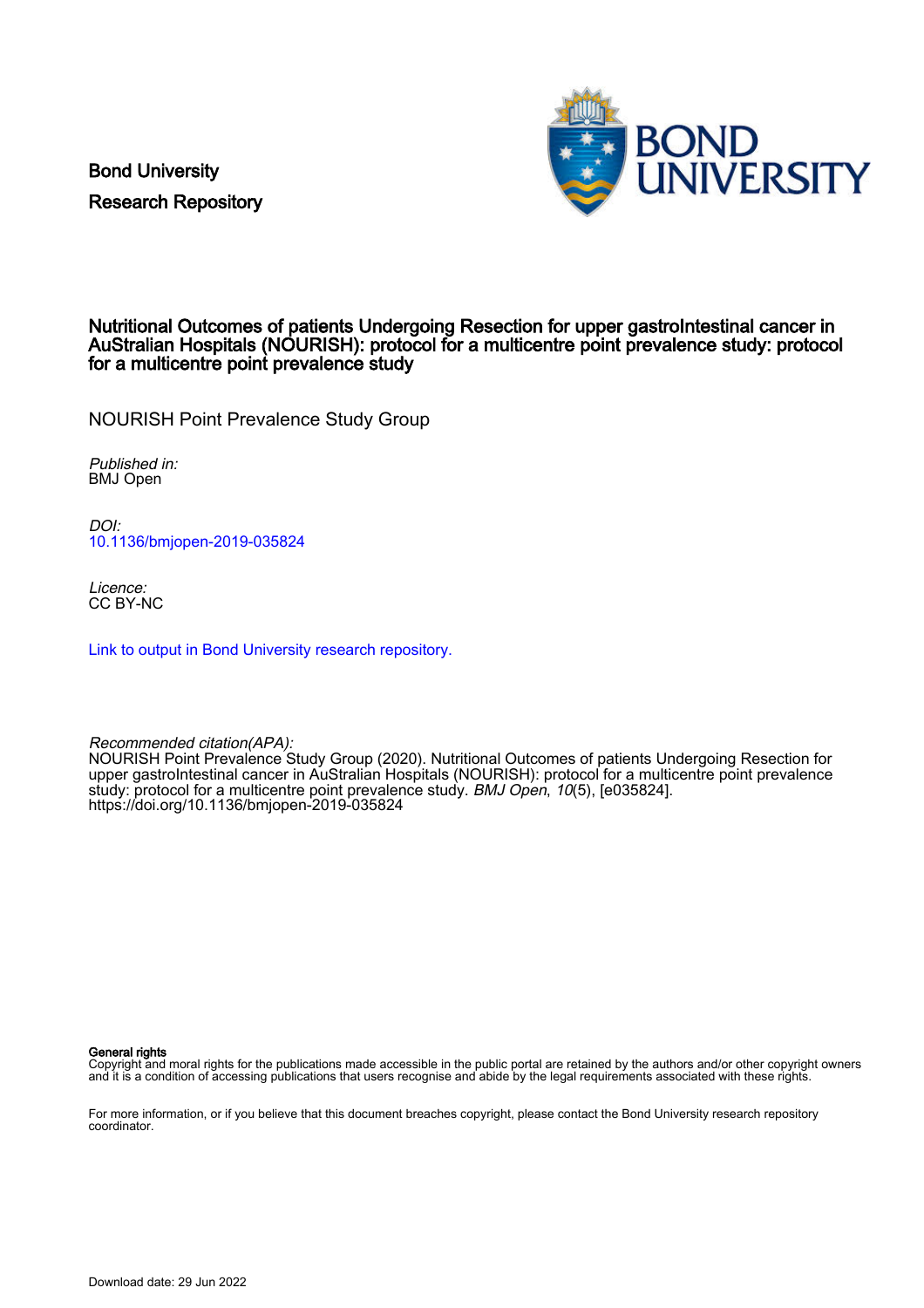# **BMJ Open Nutritional Outcomes of patients Undergoing Resection for upper gastroIntestinal cancer in AuStralian Hospitals (NOURISH): protocol for a multicentre point prevalence study**

Irene Deftereos  $\bullet$ , <sup>1,2</sup> Justin M C Yeung, <sup>1,3,4</sup> Vanessa M Carter,<sup>2</sup> Elizabeth Isenring,<sup>5,6</sup> Nicole K Kiss,<sup>7,8</sup> NOURISH Point Prevalence Study Group

#### **To cite:** Deftereos I, Yeung JMC, Carter VM, *et al*. Nutritional Outcomes of patients Undergoing Resection for upper gastroIntestinal cancer in AuStralian Hospitals (NOURISH): protocol for a multicentre point prevalence study. *BMJ Open* 2020;10:e035824. doi:10.1136/ bmjopen-2019-035824

► Prepublication history and additional material for this paper are available online. To view these files, please visit the journal online (http://dx.doi. org/10.1136/bmjopen-2019- 035824).

Received 18 November 2019 Revised 22 January 2020 Accepted 14 April 2020



© Author(s) (or their employer(s)) 2020. Re-use permitted under CC BY-NC. No commercial re-use. See rights and permissions. Published by BMJ.

For numbered affiliations see end of article.

# Correspondence to

Irene Deftereos; irene.deftereos@unimelb.edu.au **ABSTRACT** 

Introduction Nutritional intervention and prevention of malnutrition is significantly important for patients with upper gastrointestinal oesophageal, pancreatic and gastric cancer. However, there is limited information regarding nutritional status, and perioperative nutritional interventions that patients receive when undergoing curative surgery.

Methods and analysis Patients diagnosed with upper gastrointestinal cancer, planned for curative intent resection across 27 Australian hospitals will be eligible to participate in this point prevalence study. The primary aim is to determine the prevalence of malnutrition in patients with upper gastrointestinal cancer at the time of surgery using subjective global assessment. Secondary aims are to determine the type and frequency of perioperative nutritional intervention received, the prevalence of clinically important weight loss and low muscle strength, and to investigate associations between the use of an evidence-based nutrition care pathway or protocol for the nutritional management of upper gastrointestinal surgical oncology patients and malnutrition prevalence. Data collection will be completed using a purpose-built data collection tool.

Ethics and dissemination Ethical approval was granted in May 2019 (LNR/51107/PMCC-2019). The design and reporting of this study comply with the Strengthening the Reporting of Observational Studies in Epidemiology checklist for reporting of observational cohort studies. Findings will be published in peer-reviewed scholarly journals and presented at relevant conferences. Results will assist in defining priority areas for research to improve patient outcomes.

# **INTRODUCTION**

Patients with oesophageal, gastric and pancreatic cancer, known as upper gastrointestinal (UGI) cancer, can experience significant nutritional issues. Malnutrition is an independent risk factor for increased mortality, surgical complications, length of stay (LOS) and decreased chemo/radiotherapy

# Strengths and limitations of this study

- ► This is the largest study to prospectively conduct nutritional assessment of patients with upper gastrointestinal cancer at the time of surgery, using validated assessment methods.
- ► The unique dataset will provide a detailed snapshot of nutritional status and associated clinical and service delivery outcomes.
- $\blacktriangleright$  Limitations of the study include potential variations in data collection procedures; however, all sites will undergo training and follow standardised protocols to ensure reliable results.

tolerance and quality of life  $(OOL)$ .<sup>[1–3](#page-7-0)</sup> Rates of malnutrition in patients with UGI cancer are among the highest of all tumour groups, reported to be between 40% and 80% at any given time post diagnosis. $4-9$  However, there is limited prospective data regarding the nutritional status of patients with UGI cancer at the time of curative intent surgery using validated assessment methods.

Practice guidelines recommend early and sustained nutritional intervention for patients with cancer who are at high risk of nutri-tional decline.<sup>[2](#page-7-2)</sup> In major abdominal surgery, perioperative optimisation is strongly recommended.<sup>3</sup> However, despite the increasing body of evidence regarding the importance of prevention and treatment of malnutrition, there are no published evidence-based practice guidelines for nutritional intervention in UGI cancers specifically.<sup>[10](#page-7-4)</sup> Robust evidence to support perioperative nutritional interventions specific to this patient group is not available in the current literature. Subsequently, significant variation in the self-reported nutritional practices of dietitians and surgeons have been previously demonstrated,  $11 \frac{12}{2}$  and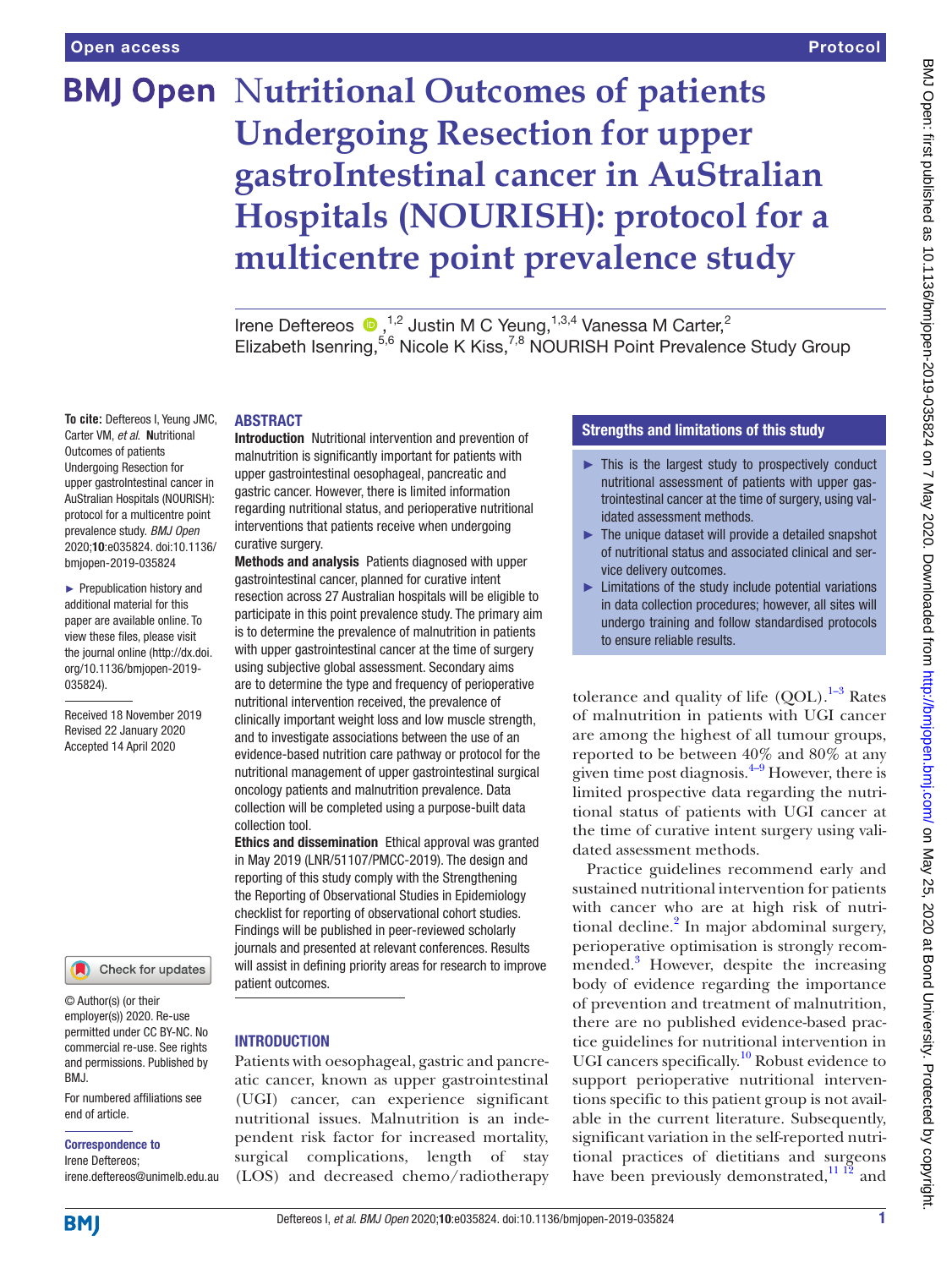clinical screening and assessment programmes are often inadequate.<sup>13</sup> While some research is being undertaken to understand the nutrition support received for patients with head and neck, and oesophageal tumours, $^{14}$  there is a significant lack of information regarding the perioperative nutritional interventions that patients with UGI cancer receive when undergoing curative surgery. Further exploration of current nutritional status, nutritional practices and associated surgical outcomes is required to inform the development of clinical trials to optimise nutrition management, which will ultimately lead to the development of evidence-based practice guidelines. The Nutritional Outcomes of patients Undergoing Resection for upper gastroIntestinal cancer in AuStralian Hospitals (NOURISH) Point Prevalence Study aims to ascertain this important information.

The primary aims are as follows:

- 1. To determine the prevalence of malnutrition at the time of surgery in patients undergoing resection for UGI cancer using subjective global assessment (SGA).
- 2. To determine the type and frequency of perioperative dietetics and nutritional intervention received. Secondary aims are as follows:
- 1. To determine the prevalence of clinically important weight loss (>5%) and low muscle strength from hand grip strength dynamometry.
- 2. To investigate associations between nutritional status, dietetics intervention and surgical outcomes (LOS, discharge destination, surgical complications).
- 3. To investigate associations between the use of an evidence-based nutrition care pathway or protocol for the nutritional management of UGI surgical oncology patients and malnutrition prevalence.

#### **METHODS**

#### Study design and setting

This is an observational point prevalence study that will be conducted at 27 tertiary metropolitan hospitals across Victoria, New South Wales, Queensland, South Australia, Western Australia and Australian Capital Territory, Australia (participating sites can be viewed in [online](https://dx.doi.org/10.1136/bmjopen-2019-035824) [supplementary file 1](https://dx.doi.org/10.1136/bmjopen-2019-035824)). The minimum recruitment period will be 4 months (or minimum 10 participants per site), representing at least one-third of the yearly UGI cancer cohort undergoing surgery at each site. Recruitment commenced on the 2 September 2019, and data collection will be completed by 30 June 2020.

#### Inclusion and exclusion criteria

Patients will be considered eligible for participation if they are 18 years or older and are inpatients after curative intent UGI cancer surgery, including those who have received or not received neoadjuvant therapy. Eligible surgery types include gastrectomy (subtotal, total, partial), pancreatectomy (total, distal, partial, pancreaticoduodenectomy), oesophagectomy or gastro-oesophagectomy. Patients must be able to consent to participation via

English language communication, or with the presence of an interpreter. Patients will be excluded if they underwent palliative surgery, are unable to provide consent or participate in assessment, are taking intravenous opioids at the time of consent, are unaware of their diagnosis of malignancy, or assessment of nutritional status does not occur within 7 days of surgery.

#### Outcome measurements and data collection

[Figure](#page-3-0) 1 outlines the study data collection schedule. Site investigators will conduct a nutritional assessment and survey of the participants at a single timepoint within 7 days of their UGI cancer surgery, to accurately reflect nutritional status at the time of surgery. Data will also be collected from the medical record during the participant's hospital admission, which will include information regarding dietetics intervention, nutritional intake and surgical outcomes. All site investigators are experienced clinical dietitians who are trained in completion of all associated components of nutrition assessment. Furthermore, all site investigators will receive training by the research team via webinar prior to study commencement to ensure standard practices and reliability in data collection and entry across sites, as per previous large preva-lence studies.<sup>[8](#page-7-8)</sup> Site principal investigators (PI) will also participate in a questionnaire pertaining to site-specific practices for the nutritional management of UGI surgical oncology patients.<sup>15 16</sup> The data collection tool can be viewed in [online supplementary file 2.](https://dx.doi.org/10.1136/bmjopen-2019-035824) [Table](#page-4-0) 1 outlines the methods and modes of data collection for patient data.

#### Demographic characteristics

Baseline demographic characteristics will include age, sex, primary language spoken, usual social situation, distance from hospital and if identified from a Culturally and Linguistically Diverse or Aboriginal and Torres Strait Islander background.

#### Tumour and surgical characteristics

Tumour characteristics will include date of diagnosis, tumour site, type and pathological staging from recorded biopsy results at time of surgery, as per defined tumour node metastasis staging system.[17](#page-7-10) Details regarding neoadjuvant chemo/radiotherapy receipt and completion will also be documented. The surgical procedure details including date, type and surgical technique used will also be recorded.

# Nutritional status

#### *Anthropometry and body mass index*

Weight will be measured using standard hospital weighing equipment on the day of nutritional assessment within 7 days of surgery, and within 2 days prior to hospital discharge. Investigators will also determine the presence of oedema and will record estimated dry weight if oedema is present. If patients are unable to be weighed within 7 days of surgery, they will be asked to recall their weight from the week prior to surgery. Patients will also be asked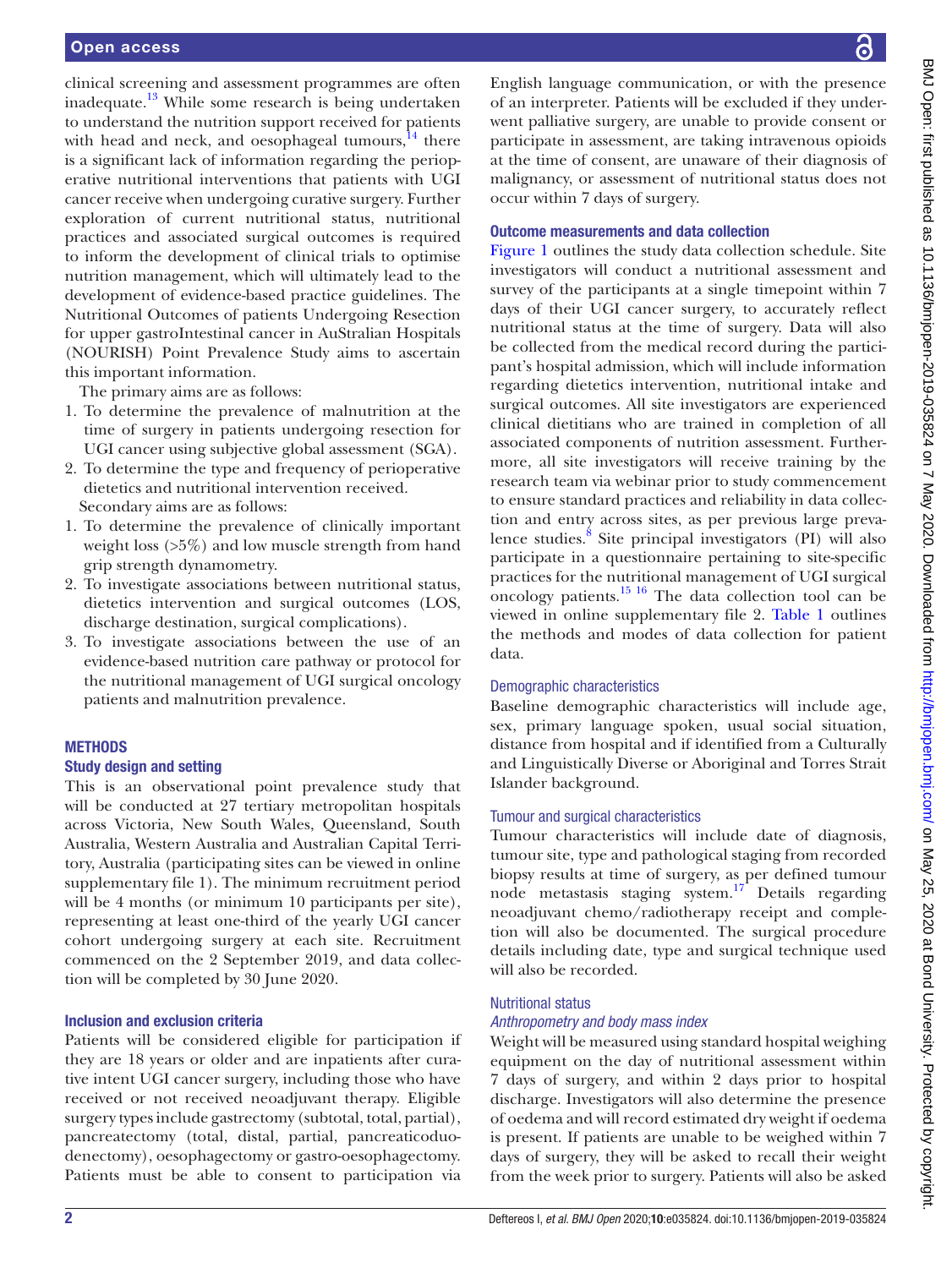

Figure 1 Study data collection schedule.

to recall and report their weight history from 2 weeks, 1, 3, 6 and >6 months prior to their surgery. Weight will be recorded to the nearest 0.5 kg, and percentage  $(\%)$ weight loss will be calculated to the nearest 0.1% for each timepoint. Percentage weight loss will be used as part of the nutritional assessment, as well as to report on the prevalence of clinically important weight loss >5%, as per secondary aims. Height will be measured using a wallmounted stadiometer or can be patient reported, to the nearest centimetre. Patient reported weight and height history has been demonstrated to be reliable against actual history.<sup>18</sup> If patients cannot recall their weight or height and are unable to be measured, the medical history will be checked for this information, and if unavailable it will be marked as missing data. Body mass index (BMI) will be calculated using the following formula: BMI (kg/ m<sup>2</sup>)=weight (kg)/height squared  $(m^2)$ .<sup>19</sup> BMI will be used to assess if patient fulfils the international definition of malnutrition, as specified below.

#### *Assessment of nutritional status*

Nutritional status will be evaluated using the SGA, which has been validated as a nutritional assessment tool in hospitalised populations, including oncology patients.<sup>220</sup> <span id="page-3-0"></span>It consists of: (1) historical components: weight history, dietary intake changes, gastrointestinal symptom history and reported activities and function. (2) Physical assessment: muscle and fat loss, and fluid accumulation.

The clinician provides an overall subjective assessment rating, based on the above SGA components: (1) well nourished, (2) mild/moderate or suspected malnutrition or (3) severe malnutrition. A standardised protocol will be adopted for completion of the SGA across all sites. Further details of the components of the SGA are outlined in the data collection tool [\(online supplemen](https://dx.doi.org/10.1136/bmjopen-2019-035824)[tary file 2](https://dx.doi.org/10.1136/bmjopen-2019-035824)).

The dietitian will also assess for malnutrition using The International Classification of Diseases, 10th Revision Australian modification (ICD-10- AM) classification for malnutrition, to ensure that the appropriate dietetics intervention is provided in the clinical setting per Australian malnutrition coding procedures. $^{21}$  $^{21}$  $^{21}$  Based on the components of the SGA, ICD-10-AM defines malnutrition as BMI <18.5 kg/ $m^2$  or unintentional loss of weight (5%–9%) with evidence of suboptimal intake resulting in moderate loss of subcutaneous fat and/or moderate muscle wasting.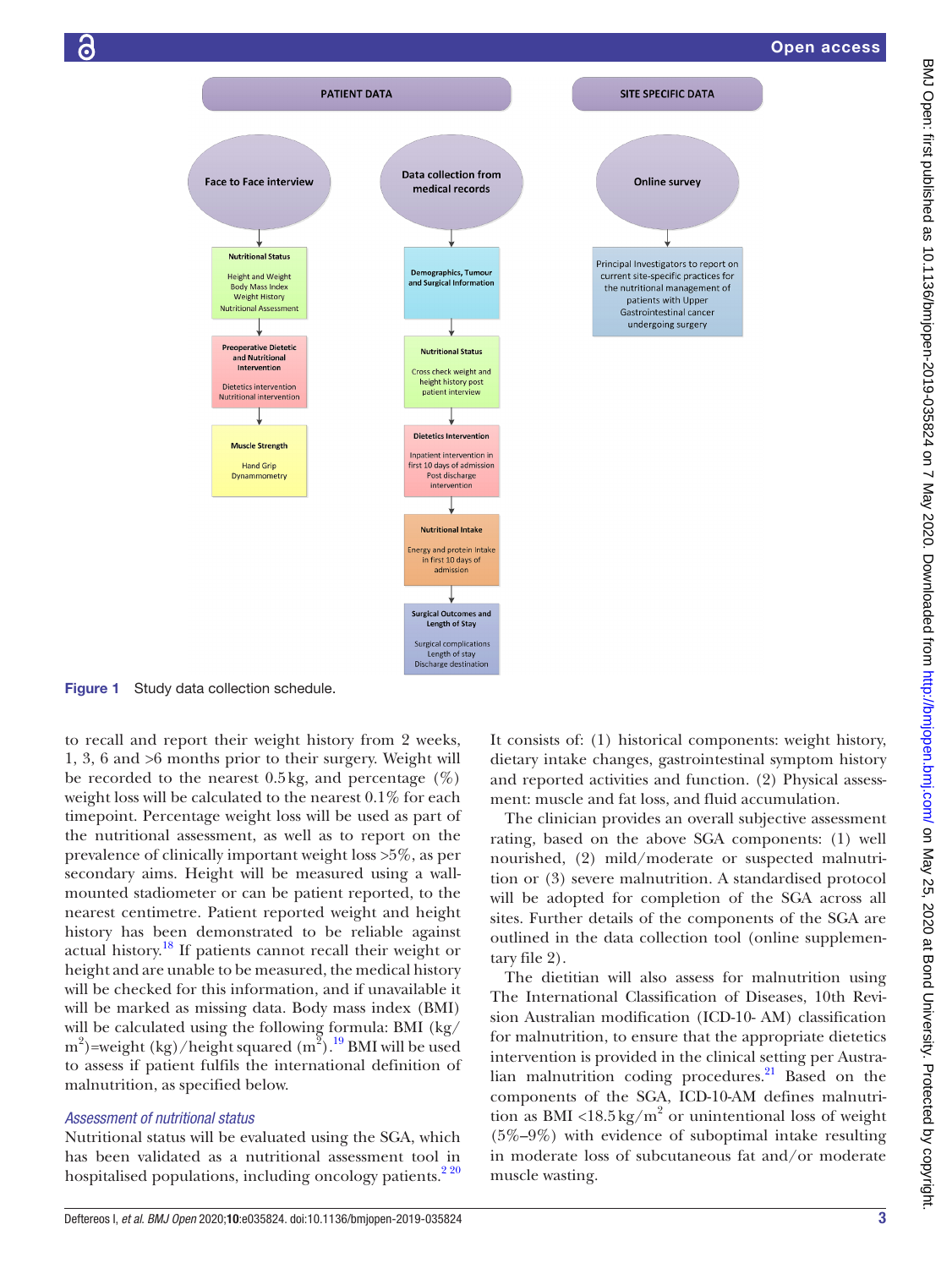<span id="page-4-0"></span>Table 1 Methods and modes of patient data collection

| <b>Outcome measurement</b>                                                                 | Face to face interview Data collection from<br>with patient | medical records |
|--------------------------------------------------------------------------------------------|-------------------------------------------------------------|-----------------|
| Demographic, tumour and surgical characteristics                                           | $\mathsf{X}$                                                | $\mathsf{X}$    |
| <b>Nutritional status</b>                                                                  |                                                             |                 |
| Subjective global assessment                                                               | $\mathsf{X}$                                                |                 |
| International Classification of Diseases Australian Modification Malnutrition<br>Diagnosis | X                                                           |                 |
| Height                                                                                     | $\mathsf{X}$                                                | $X^*$           |
| Weight (baseline and end of hospital admission)                                            | X                                                           | $X^*$           |
| Body mass index                                                                            | $\mathsf{X}$                                                |                 |
| Weight history                                                                             | X                                                           | $X^*$           |
| Muscle strength using hand grip strength dynamometer                                       | $\mathsf{X}$                                                |                 |
| Dietetics and nutritional intervention                                                     |                                                             |                 |
| Inpatient dietetics intervention                                                           |                                                             | $\mathsf{X}$    |
| Prior dietetics intervention                                                               | X                                                           | X               |
| Postdischarge dietetics intervention                                                       |                                                             | $\mathsf{X}$    |
| Prior nutritional intervention                                                             | X                                                           |                 |
| Nutritional intake during hospital admission                                               |                                                             | $\mathsf{X}$    |
| Surgical outcomes and length of stay                                                       |                                                             | X               |

# Dietetics intervention

# *Prior dietetics intervention*

Participants will be asked to recall if they have seen a dietitian prior to surgery, since their cancer diagnosis. If patients have seen a dietitian during this time, the location and timing of the last contact with the dietitian will be recorded if known.

# *Inpatient dietetics intervention*

The day of first dietetics contact with the patient postoperatively will be recorded. Dietetics intervention provided for the first 10 days following surgery will be documented, including dietary counselling, enteral nutrition (EN), parenteral nutrition (PN), oral nutrition support (ONS) or no nutrition intervention. The hospital 'diet codes' of Nil by Mouth, Clear Fluids, Free Fluids, Pureed or Minced, Light ward diet, Full Ward Diet, Soft Ward Diet will also be recorded. At the end of the patient's inpatient admission the total number of contacts by the dietitian will be calculated.

# *Postdischarge dietetics intervention*

Dietetics follow-up arrangements for each patient on discharge will be documented including timeframe for follow-up (within 2 weeks; 2–4 weeks; 4–8 weeks; >8 weeks) and location of service (on site specialist UGI clinic; on site general clinic; community health service dietitian; private dietitian). The hospital 'diet code' on discharge, and the provision of ONS and EN will be documented, including the percentage of estimated energy and protein requirements met by ONS and EN.

# Nutritional intervention

Participants will be asked to recall if they have received any preoperative nutritional advice from their surgeon, oncologist, general practitioner or other healthcare professional; and what advice was provided. Participants will also be asked to recall if they have been receiving any nutritional support including ONS drinks, immunonutrition drinks, carbohydrate loading drinks, EN or PN prior to surgery.

# Nutritional intake

Patients will be asked to recall any decreases in their food intake before surgery by estimating the decrease compared with normal, recorded as  $\geq 75\%$ ,  $\leq 75\%$ ,  $\leq 50\%$ , ≤25% of their usual intake. Postoperative estimated energy requirements (EER) and estimated protein requirements (EPR) at the time of surgery will be determined by the site dietitian using prediction equations. The proportion of EER and EPR met since last dietitian review (ranges <20%, 20%–40%, 40%–60%, 60%–80%, 80%–100%), as calculated by the dietitian by determining daily intake against EER and EPR during clinical reviews will be documented for the first 10 days postoperatively. This will provide information regarding compliance and adequacy of nutrition intervention prescribed.

# Muscle strength

Low muscle mass is a key component of malnutrition diagnosis, and a strong determinant of outcomes in patients with cancer undergoing surgery.<sup>22</sup> The use of pre-existing diagnostic CT scans to determine skeletal muscle index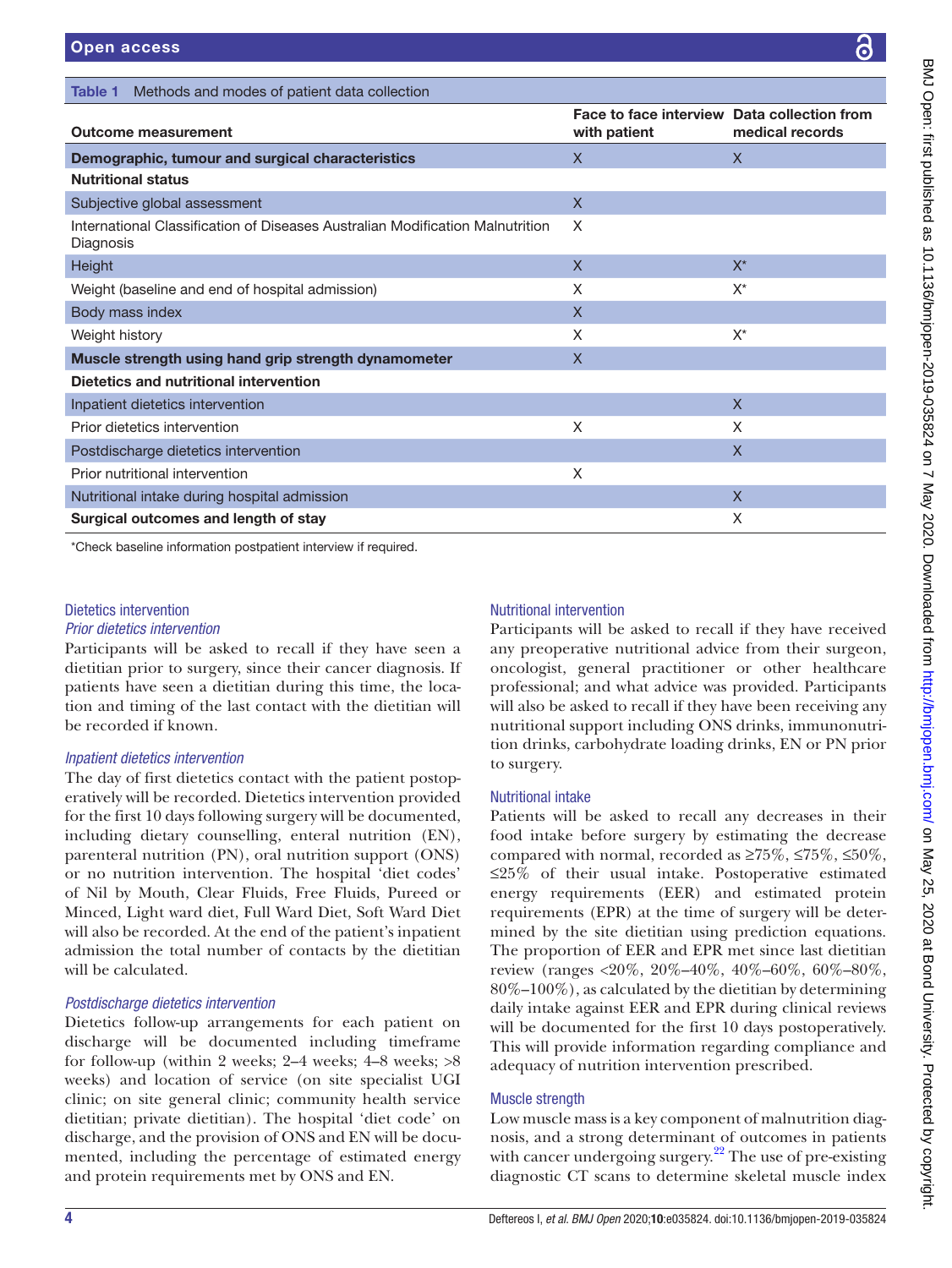in oncology patients, at the level of lumbar spine 3 (L3) is well validated. However, due to resource constraints of this study with 27 recruitment sites, we are not able to perform objective analysis of muscle mass using CT or other measures. Muscle strength measurement can be used as a surrogate measurement of muscle mass, in the absence of an objective measure. $^{22}$  Muscle strength will be measured using hand dynamometers as per the methodology of the American Society of Hand Therapists (ASHT), which is considered the gold standard. $^{23}$ Sites will be provided with a training package and a standard protocol to follow ASHT methodology, to ensure reliability. Assessment of hand grip strength by different assessors can be considered interchangeable, if assessors follow the same protocol. $^{23}$  The Australian and New Zealand Society for Sarcopenia and Frailty Research and the newly released Global Leadership Initiative on Malnutrition criteria suggested muscle strength cut-off values of <20 kg for women and <30kg for men for the diagnosis of sarcopenia.<sup>22</sup> The Asian Working Group for Sarcopenia adapted cut-off values of <18kg for women and <26kg for men will be used for participants of Asian background.<sup>24</sup> The mean value of both left and right hands will be recorded, and the highest value will be used for muscle function analysis as per the ASHT methodology.

# Surgical outcomes and LOS

LOS will be calculated once the patient is discharged from the acute surgical admission. Discharge destination (home, aged care facility, inpatient rehabilitation, death) will be recorded. Incidence of surgical complications known to be impacted by malnutrition will be recorded from the medical file as documented by the surgical team, including presence of surgical site/wound infection, sepsis, anastomotic leak, fistula, respiratory tract infection, pneumonia, pressure injury, wound dehiscence, gastroparesis, chyle leak, return to theatre, abdominal collection or ileus.

#### Site Specific Dietetics Practices Questionnaire

Site PI dietitians will be invited to participate in a purpose built, online questionnaire at the commencement of the study on behalf of their site. Information regarding current site-specific practices for the nutritional management of UGI surgical oncology patients, including the use of evidence-based protocols or pathways such as Enhanced Recovery After Surgery (ERAS), and provision of inpatient and outpatient perioperative dietetics services will be collected. Results of the questionnaire will be linked with patient data to investigate associations to address the secondary aims of the study. The site questionnaire can be viewed as [online supplementary file 3](https://dx.doi.org/10.1136/bmjopen-2019-035824).

# Statistical considerations

#### Estimated sample size

Sample size is pragmatic based on patients presenting to the sites within the above timeframes in 2017/2018. Total recruitment sample size is expected to be a minimum of 200 participants. Assuming malnutrition prevalence is 50%, the corresponding 95% CI is (43% to 57%), that is, a precision of  $\pm 7\%$ , which is considered appropriate for the primary outcome. Achieved precision will be higher if the prevalence is closer to  $0\%$  or to  $100\%$ .

# Statistical analysis

The primary aim, estimating the proportion of patients with malnutrition, will be obtained from the observed point prevalence with exact 95% CIs. Descriptive statistics will be used to describe baseline characteristics of participants, nutritional status measurements and nutritional intervention received. For normally distributed data, means and SDs will be used; with medians and IQRs for non-normally distributed data. Counts and percentages will also be used as appropriate. Associations between nutritional status, use of evidence-based nutrition care pathways/procedures and surgical outcomes will be investigated using multiple logistic regression analysis, and will also account for tumour type and stage (1–4), age and sex. LOS will be treated as time to event and analysed univariately with Kaplan-Meier and the log-rank test. Subsequently a Cox proportional hazard analysis will be used to adjust for tumour type and stage, age and sex. The proportional hazards assumption will be assessed by a global test of the residuals. Responses to the site-specific practices questionnaire will be presented descriptively using means and SDs or medians and IQR and counts and percentages as appropriate to the format of each question. Free text responses will be summarised. The statistical package SPSS (V.24 or newest release (licensed to the University of Melbourne, Chicago, Illinois, USA)) will be used for quantitative data analysis.

# Patient and public involvement

Patients/the public were not involved in the design of this study, however patient feedback from a previous study was used to design the data collection tool. Each patient will be made aware of their individual nutrition assessment. The high number of sites and participants makes it impractical to provide group results to patients individually.

# Ethics and dissemination Approval

This project received full ethical approval under the Australian National Mutual Acceptance ethical review scheme by The Peter MacCallum Cancer Centre Ethics Committee in May 2019 (LNR/51107/PMCC-2019). Ethics and governance approval at each participating hospital will also be obtained prior to commencement at each site [\(online supplementary file 1\)](https://dx.doi.org/10.1136/bmjopen-2019-035824). The study will be conducted as per the National Health and Medical Research Council (NHMRC) National Statement on Ethical Conduct in Human Research (2007 and updates) and the World Medical Association Declaration of Helsinki (2013 and updates). The design and reporting of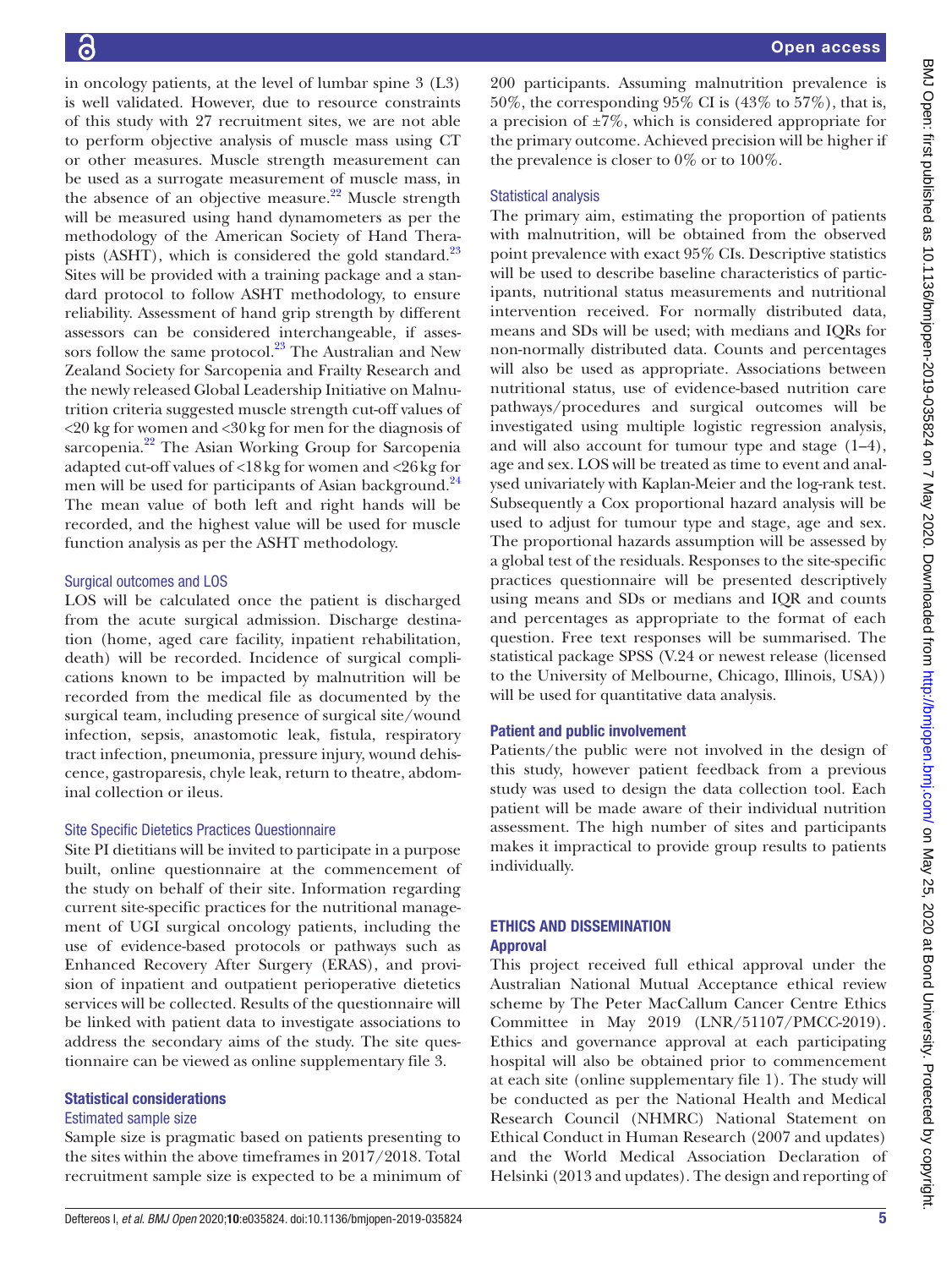this study complies with the Strengthening the Reporting of Observational Studies in Epidemiology checklist for reporting of observational cohort studies.<sup>2</sup>

#### Informed consent

Study dietitians will identify and approach eligible patients prior to, or at the time of surgical admission by screening surgical procedure lists and liaising with surgical and nursing staff. Patients will be provided with a study patient information statement (PIS), and will be given a minimum of 24hours to read it. Study dietitians will also explain the study verbally and answer questions. The patient will then be asked to provide verbal consent for participation, once they can confirm that they have read and understood the PIS and what their participation will involve. Consent will be obtained and documented in accordance with international good clinical practice (GCP) requirements, and all study personnel will undergo appropriate training. Patients will be asked to re-confirm verbal consent prior to the physical assessment component of the SGA, the hand grip strength test, as well as re-confirm consent for data collection from their medical record. Participants will also be informed that they may withdraw their consent at any time. Both participants and non-participants will receive standard dietetics care during the study.

#### Data collection and management

Study data will be collected and managed via a purposebuilt, secure electronic data collection tool (REDCap, hosted at The University of Melbourne), which will be used for data collection and entry.<sup>15 16</sup> Participant data will be anonymised using unique study identification numbers prior to data entry into the REDCap database. Only the coordinating researcher (ID) will have access to the full de-identified dataset, and each site will have access to their own data. If paper copies of the data collection form are used, they will also be anonymised, and stored in the locked offices of the dietetics department at each site. The principal investigator at each site will be responsible for the management and security of data. The site-specific practices questionnaire will be completed online only via the project's secure REDCap survey link by the principal investigator at each site. Data will be kept for 5 years from the completion of the project, in accordance with the NHMRC National Statement on Ethical Conduct in Human Research (2007 and updates) and international GCP requirements.

#### Results dissemination

Findings from this study to be published in peer-reviewed scholarly journals and presented at relevant conferences national and internationally. Any published data will be aggregated and de-identified. The study is being undertaken in part-fulfilment of the Doctor of Philosophy (PhD) of the coordinating researcher (ID) at The University of Melbourne, Melbourne, Australia.

# **DISCUSSION**

Malnutrition is a significant problem in UGI cancer, with up to 80% of patients reporting more than 5% or  $10\%$  wt loss at initial presentation.<sup>9 26  $\overline{27}$ </sup> Nutrition support should be commenced as early as possible and continued throughout the perioperative period.<sup>[3](#page-7-3)</sup> However, there is limited evidence regarding the optimal methods of nutritional intervention, leading to inconsistencies in clinical practice by members of the multidisciplinary team, including dietitians.[11–13 28](#page-7-5)

Further research is required to determine the most effective intervention methods to optimise nutrition, QOL and surgical outcomes, to develop evidence-based practice guidelines. The relatively low incidence of UGI cancer amenable to curative intent surgery makes it difficult to conduct high quality, effective nutritional research, and this could be one of the reasons why clinical nutrition trials in this high-risk patient group are significantly lacking in Australia and internationally. A thorough understanding of the nutritional needs of the UGI surgical oncology population and current practices in relation to current best available evidence is required to inform the development of clinical trials, and for the development of evidence-based practice guidelines.<sup>10</sup> However, current data regarding the prevalence of malnutrition, perioperative nutrition and dietetics practices, and clinical outcomes is inadequate. The results of this study will inform the current evidence base in UGI surgical oncology nutrition by providing a robust cross-sectional dataset of malnutrition prevalence rates obtained using validated assessment methods, and a unique detailed understanding of the perioperative dietetics and nutritional intervention received by patients across 27 Australian tertiary hospitals. The results of this study will identify priority areas for the design of prospective research and quality improvement, ultimately aiming to improve the outcomes of patients undergoing resection for UGI cancer.

#### Author affiliations

<sup>1</sup>Department of Surgery Western Health, The University of Melbourne, Melbourne, Victoria, Australia

<sup>2</sup>Nutrition and Dietetics, Western Health, Footscray, Victoria, Australia

<sup>3</sup>Department of Colorectal Surgery, Western Health, Footscray, Victoria, Australia 4 Western Chronic Disease Alliance, Western Health, Melbourne, Victoria, Australia 5 Faculty of Health Sciences and Medicine, Bond University, Robina, Queensland, Australia

6 Department of Nutrition and Dietetics, Princess Alexandra Hospital, Brisbane, Queensland, Australia

<sup>7</sup>Institute for Physical Activity and Nutrition, Deakin University, Geelong, Victoria, Australia

8 Department of Cancer Experiences Research, Peter MacCallum Cancer Centre, Melbourne, Victoria, Australia

Twitter Irene Deftereos [@IreneDeftereos](https://twitter.com/IreneDeftereos) and NOURISH Point Prevalence Study Group [@NOURISH\\_UpperGI](https://twitter.com/NOURISH_UpperGI)

Acknowledgements The authors wish to thank Dr Koen Simons (Office for Research, Western Health and The School of Population Health, The University of Melbourne) for his advice regarding statistical analysis. The lead researchers would also like to thank all participating study dietitians for generously providing their time to undertake this study, and their managers for providing their support of the study.